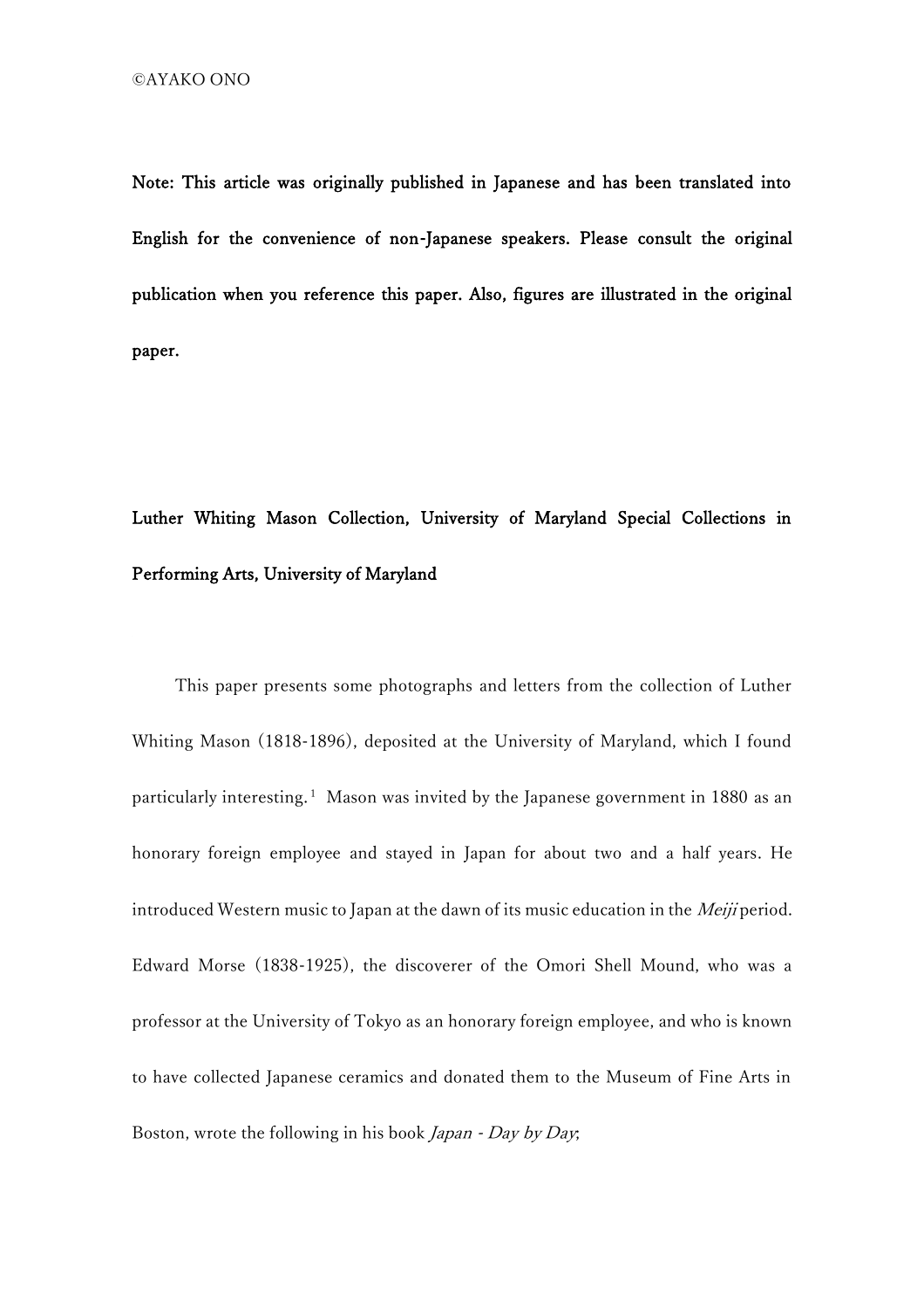On the 2<sup>nd</sup> July I was present at a public concert of the Normal School class, where Mr. Mason had trained students to sing in the Western style. This was held in the beautiful hall of the old Chinese School [Cathedral], which has a good acoustic quality. Class after class came out and sang various selections  $\cdots$  There was also piano playing, one of which was remarkably good. There was a violin, a clarinet, a flute, a bass viola and other orchestras, and they played 'Glorious Apollo', 'Angel of Peace', 'People of Halleck' and other pieces quite successfully. A little five-yearold boy named Sankichi Kosaka, who could barely reach the keys, played simple songs on the piano with remarkable finesse.<sup>2</sup>

The starting point of writing was my research on American painter J. McN. Whistler (1834-1903) which led my attention to the Mason Collection. Influenced by Japanese art, Whistler attempted to unite Western classical Greek and Japanese art in the midst of the Victorian Hellenistic currents of 19th century Britain. He advocated the universality of beauty, fused the artistic expressions of the East and West in his own works, painted a nocturnal view with the musical title of Nocturne, and opened up the possibility of a new form of figurative expression that would lead to the abstract paintings of the 20th century.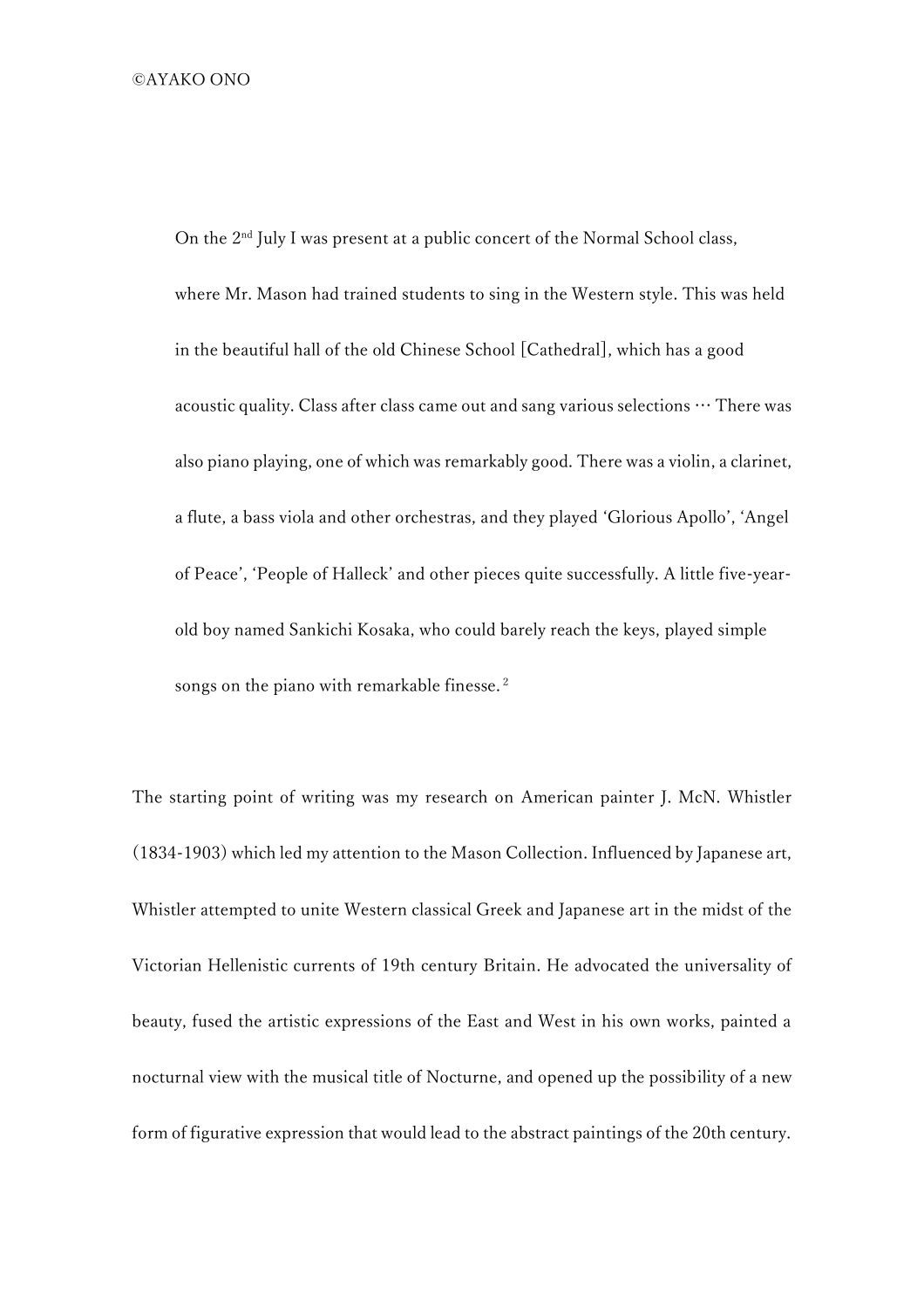©️AYAKO ONO

Whistler's work influenced the art of Japan as well as of Europe and the United States, but at the same time, the universality and unity of East and West aesthetics that he advocated had a profound influence on the policy of his patron, Charles Lang Freer (1854-1919), in collecting artworks. It was Ernest Fenollosa (1853-1908) who helped Freer to collect Japanese artworks. Fenollosa was critical of Whistler during his stay in Japan. However, after meeting Freer, he deepened his understanding of Whistler's work and discovered a unity of artistic expression of East and West. Fenollosa is also said to have taken courses in art history from Charles Eliot Norton (1827-1908) at Harvard University, but Norton was close to John Ruskin (1819-1900), Whistler's emesis. The photographs and letters presented in this article were discovered in the course of following the interaction between the people of Whistler's time.

 Figure 1 shows one of the photographs in the Mason Collection taken at the kindergarten attached to Tokyo Women's Normal School (1881). On the back of the photograph, there is an inscription 'Kindergarten in Japan 1881' (fig. 2). In the inventory, it states, 'This is the kindergarten attached to Tōkyō Joshi Shihan Gakkō [Tokyo Women Normal School]. Kindergarten, Tokyo (1881). Mason is seated on the porch with teachers and about 100 children. As stated in the inventory, Mason is sitting on the porch in the rear of the picture (Fig. 3). This photograph was published in 1934 in *History of Japanese*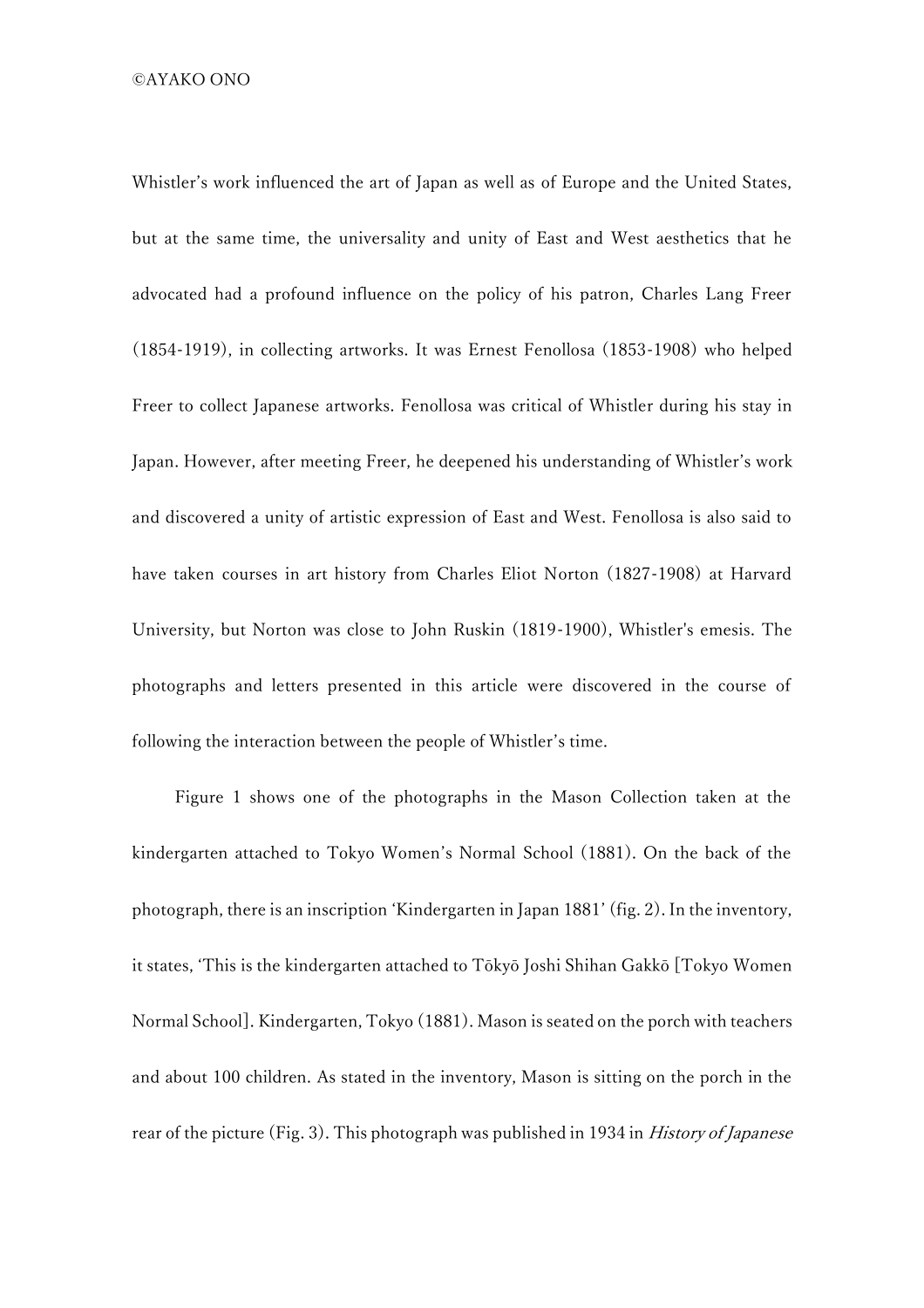Kindergartens as 'Staff and Children of the Kindergarten Attached to Tokyo Women's Normal School (1882)'.<sup>3</sup> However, it is not possible to identify the individual from the black and white photograph. <sup>4</sup> In addition, as shown in Figure 2, the photograph in the Mason Collection shows the year 1881 (Meiji 14). However, the *History of Japanese* Kindergartens lists the year 1882 (Meiji 15) as the year when the photograph was taken. Although I made enquiry to Rinkawa Shoten, which published a reprint of the reprint, to confirm the year of the photograph, it was not possible to obtain confirmation of the date. Since the photo was taken at the kindergarten attached to Tokyo Women's Normal School, I contacted the Ochanomizu University Museum of History and Archives, but neither the actual photo nor the record of the photo was available. Therefore, it was not possible find concrete evidence that the photo was taken in 1882. The description on the back of the photograph of the Mason Collection that I saw in person appears to have been written quite a long time ago, and the fact that the collection was deposited in the University of Maryland by the author's family beginning in 1972 suggests that it was probably written by the author or by a family member for the purpose of documentation.

This photograph was taken in 1881, when Okakura Tenshin (1861-1913) was working as an interpreter for the Masons as a member of the *Ongaku Torishirabe-Gakari* (later Tokyo Music School). At the left end of the last row of the photo, there is a person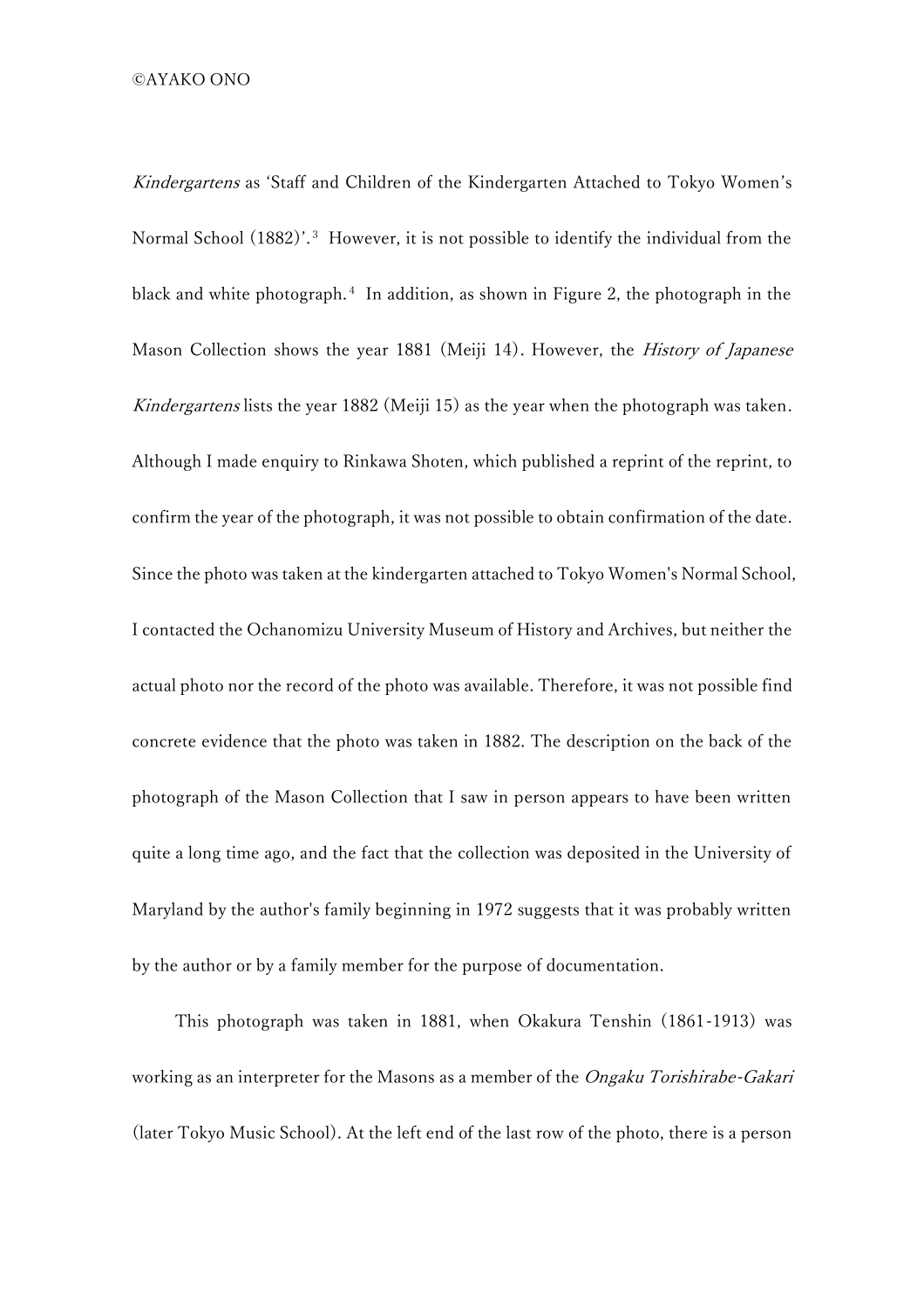©️AYAKO ONO

who seems to be the young Okakura Tenshin, judging from the contour of the face, the slender single eyelids, the forehead, the cheekbones, and the shape of the jaw (Fig. 4). Not only because of the external factor of his appearance, but also because there were some hints in the letters to suspect that this man was Tenshin. In the Mason Collection, there is a letter dated 26 May 1881 from Nakamura Sen to Mrs. Virginia Irish, Mason's daughter (fig. 5). The right end of the last row of the picture in Figure 1 is thought to be Nakamura Sen (Fig. 3). In Nakamura's letter, she writes about the Empress Meiji's visit to Tokyo Women's Normal School and said, 'Mr. Okakura (the interpreter) has written a letter to Mrs. Mason, and would you be willing to hear all the details from him?' Nakamura Sen studied Western music as an apprentice in Ongaku Torishirabe-Gakari, and since she was fluent in English, she also served as an interpreter for the Masons. She was married to the pedagogue Takamine Hideo (1854-1910), who would later serve as principal of Tokyo Normal School and Women's Higher Normal School. She is also known to have taught piano to Koda Nobu (1870-1947), the younger sister of Koda Rohan (1867-1947), who would become a professor at the Tokyo Music School. Koda Nobu also learned instrumental music from Mason, and that she continued to communicate with Mason and his family after he returned to USA (Fig. 6).<sup>5</sup>

There is no letter from Okakura to Mrs. Mason in the Mason Collection informing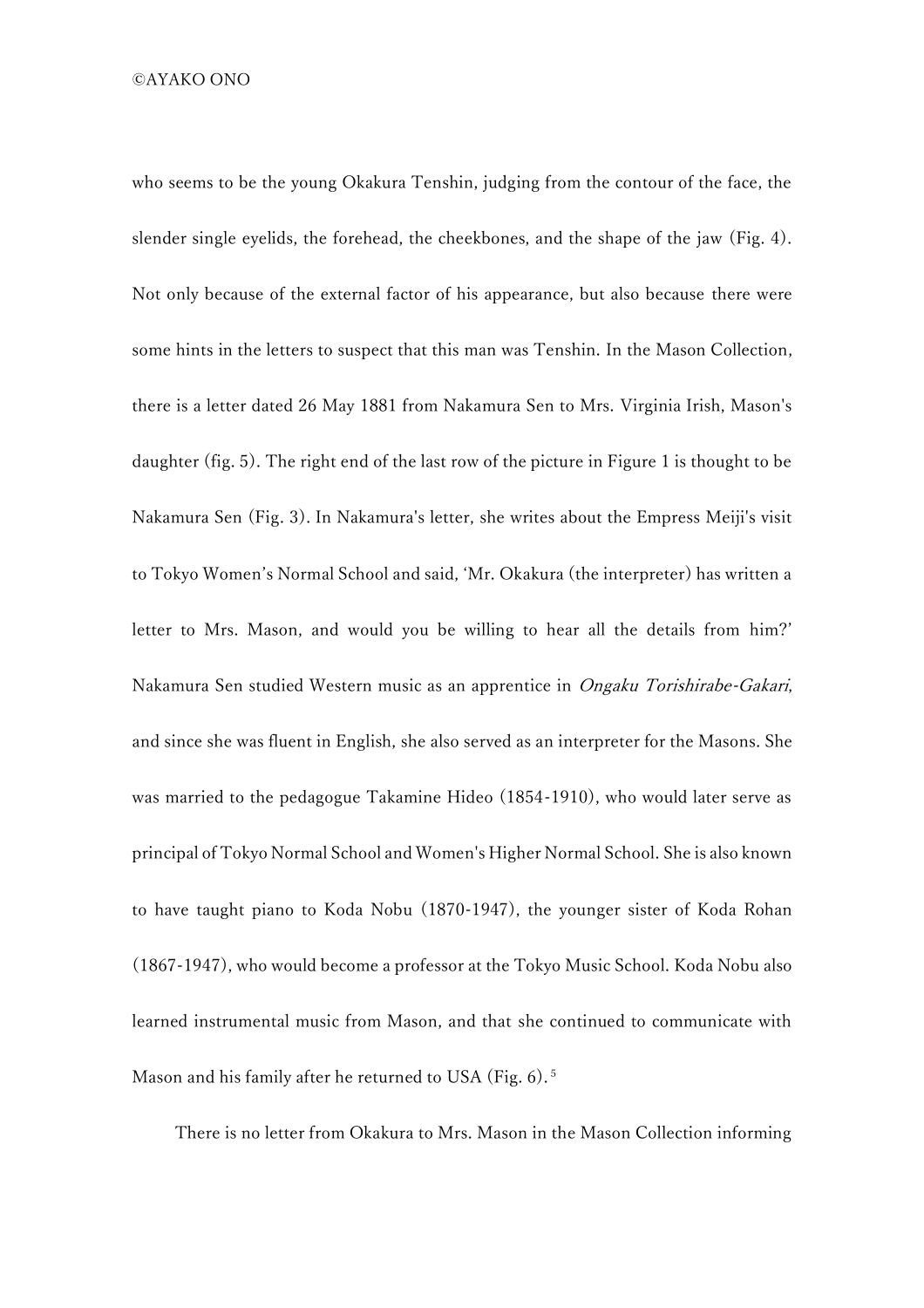her of the Empress Meiji's visit, which Sen Nakamura mentions in her letter. However, the collection includes unpublished booklet Luther Whiting Mason and His Contribution to Music in the Schools of Three Continents written by Osborne McConathy (1875- 1947) (hereafter referred to as the McConathy Papers) in 1947, which contains transcriptions of letters from Okakura to Mrs. Mason and to Mrs. Virginia Irish, Mason's daughter (Reference 1, Reference 2).<sup>6</sup> In the letter from Okakura to Mrs. Mason dated May 6, 1881, Okakura wrote that he and Mason had visited the residence of Okuma Shigenobu. Also, Iwakura Tomomi and other high-ranking officials of the Meiji government had visited the Tokyo Women's Normal School and had been greatly pleased with the students' singing and the melodious performances of the minstrels, and it had been decided that the Empress would visit the Women's Normal School in mid-May. And a letter to Mrs. Virginia Irish, dated May 26, 1881, gives details of the Empress's arrival, the orchestral music played by the rehearsal ministers, and the songs by the children.

 Both Nakamura and Okakura praised Mason's achievement in their letters. Nakamura seems to have continued to correspond with Mason after he returned to the United States for there is a portrait of Mrs. Takamine (née Nakamura) (fig. 7) as well as portraits of her two children in the Mason collection. <sup>7</sup> Although there is no documentation to suggest that Okakura had any personal contact with Mason after his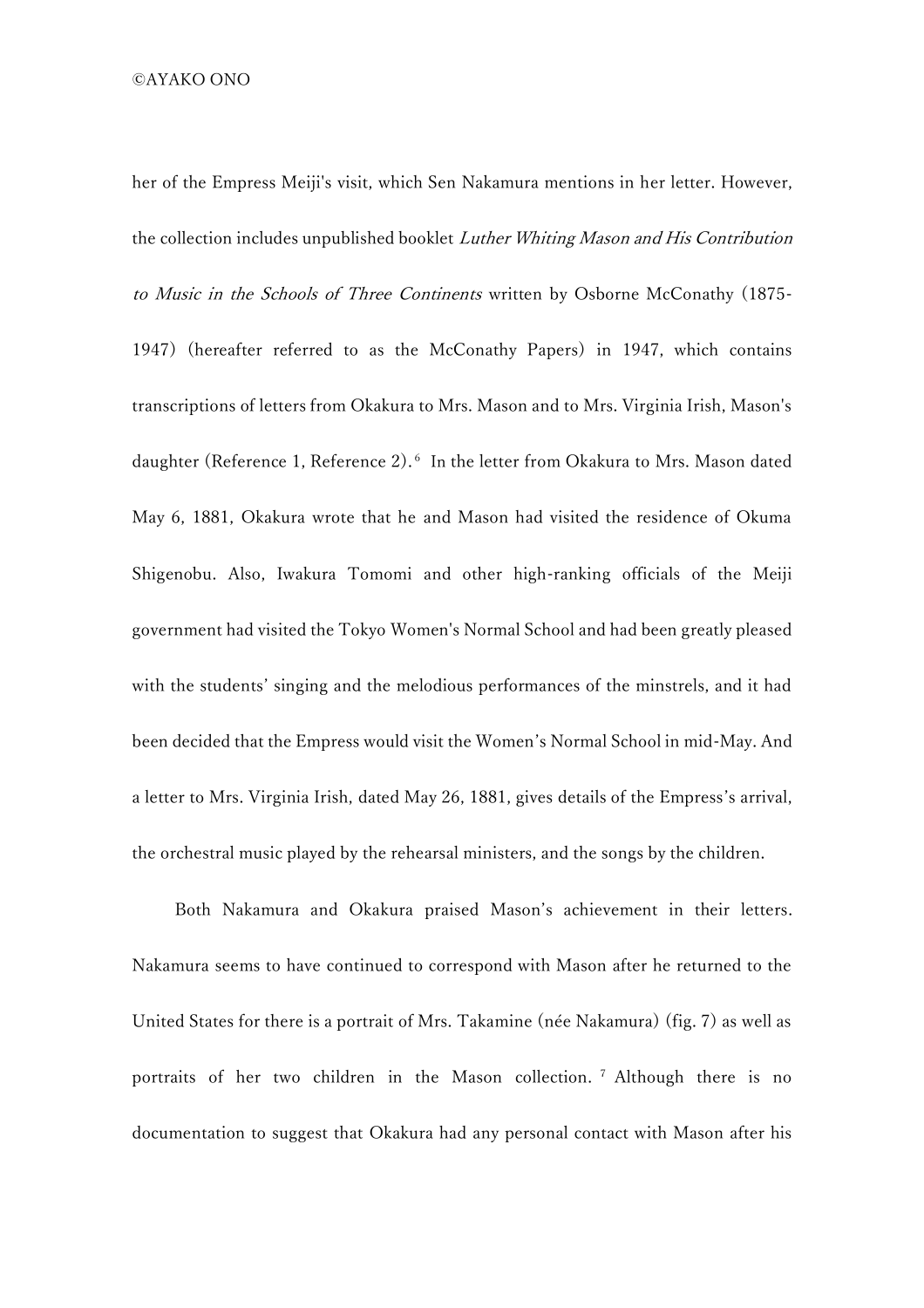departure, their relationship seems to have been good for Okakura wrote a letter to Mason's family, praising him for his accomplishments while he was on duty as Mason's interpreter. In 1929, Konishi Shinpachi (1854-1939), who was the director of the kindergarten at that time, recalled in his book My Supervisory Period as follows.

Mr. Izawa was the head of the *Ongaku Torishirabe-Gakari* and he brought Mason from the United States. And sometimes the two of them would argue, and Mason got into trouble. However, when Mason came to the kindergarten, he seemed very happy. Mr. Okakura and Mrs. Takamine took it in turns to translate and said that it was helpful that we had Mason come to the kindergarten since it was controversial once Mason and Isawa started to argue. <sup>8</sup>

Also, in his recollections of 'Mr. Mason', Konishi wrote: 'When he seemed to disagree with Mr. Isawa, the headmaster of the music school, Mr. Mason was in a bad mood. And his interpreter, Mr. Okakura and Miss Nakamura seemed to be troubled. 9

 I would like you to look again at the picture in Figure 1 presented in this paper. Is it possible to consider that Okakura and Nakamura, who supported Mason, are on the left and right sides of the picture? In my research on Whistler, the first painter who gave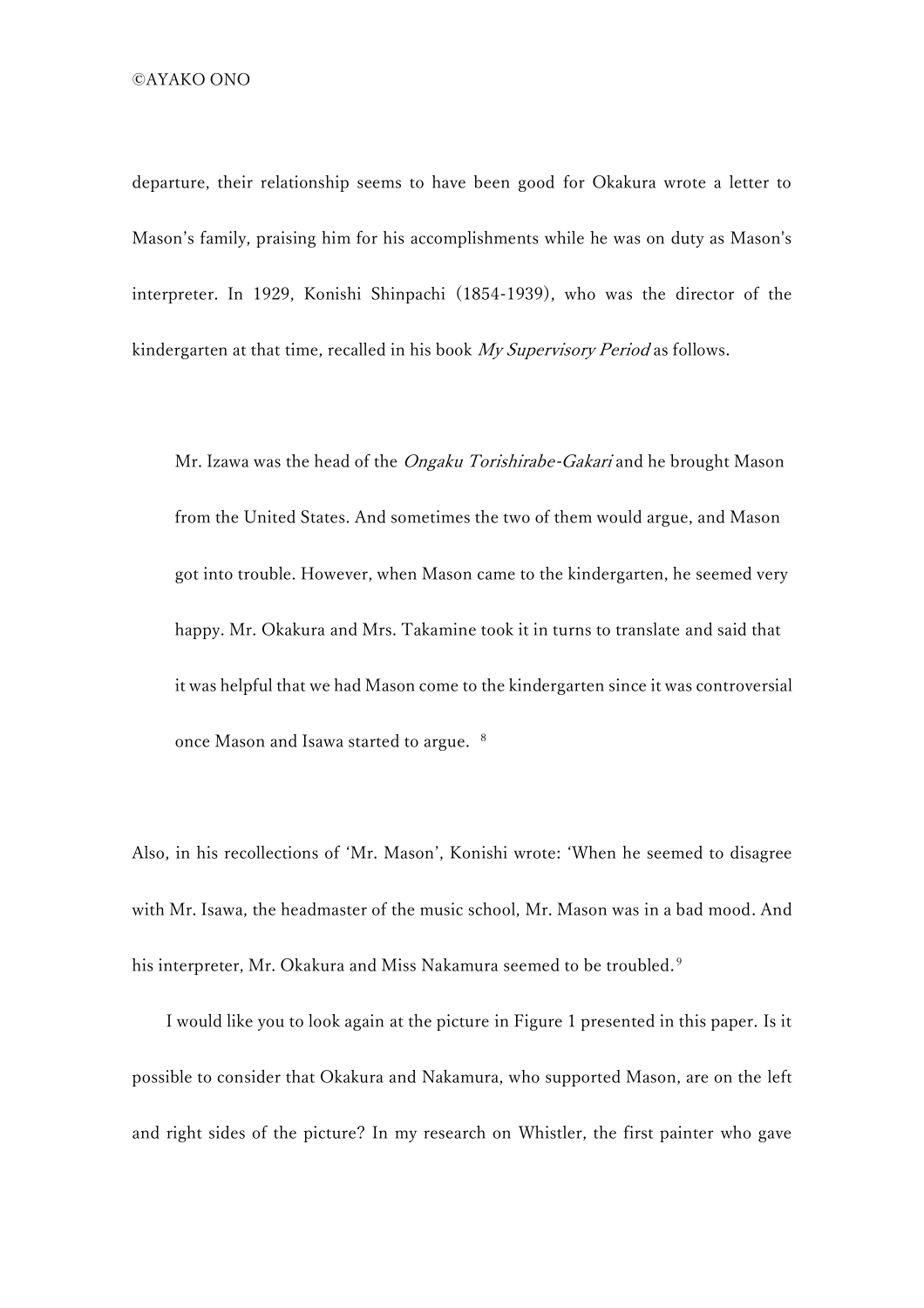musical titles to his Japanese inspired paintings, it was by chance that I came across the Mason collection, which left a significant mark on Japanese music education. With the hope that materials will be found to complement the reasoning presented in this paper, I would like to ask for discussions and opinions from researchers in the fields of Japanese modern art history, history of music education, and others.

<sup>3</sup> Kurahashi Sozo and Shinjo Yoshiko, History of Japanese Kindergartens, Toyo Tosho, 1934 (first edition). I referred a reprint of the 1980 reprint by Rinkawa Shoten.

<sup>4</sup> This photograph also appears in Sondra Wieland Howe, Luther Whiting Mason International Music Educator, University of Kansas, 1997, p. 78, as part of the Mason Collection, however, the illustration is quite vague and it is hard to identify individuals. Howe claimed to have seen the Mason Collection, which is presented here by the author. However, it cannot be said that the collection was actually scrutinized carefully; therefore, it is not possible to obtain accurate information. Although this book is claimed to be a publication of his doctoral dissertation written in 1988, he relies solely on the Englishlanguage literature, and there is no indication that he has studied academic papers or primary sources on music education research in Japan.

<sup>5</sup> Letter from Nobu Kōda to Mrs. Irish; June 30, 1890, 52 Austin St., Cambridge, Mass.

<sup>6</sup> Osbourne McConathy, Luther Whiting Mason and His Contribution to Music in the Schools of Three Countries, an unpublished manuscript located in the MENC National Center, McKeldin Library, University of Maryland, College Park, Maryland. The letter in reference 1 was written in Larry McGarrell's 'On the Music Education of Luther Whiting Mason: Background to Music Education in the Early Meiji Era' (M.A. Thesis, Tokyo University of the Arts, 1976), pp. 75-76, and was written by Rihei Nakamura in his

<sup>&</sup>lt;sup>1</sup> LUTHER WHITING MASON COLLECTION, University of Maryland Special Collections in Performing Arts, University of Maryland.

<sup>&</sup>lt;sup>2</sup> E.S. Morse, Japan Day by Day, translated by Kinichi Ishikawa, 3, Toyo Bunko, 179, 1971, pp. 55-56 (Chapter 19: Japan in 1882).